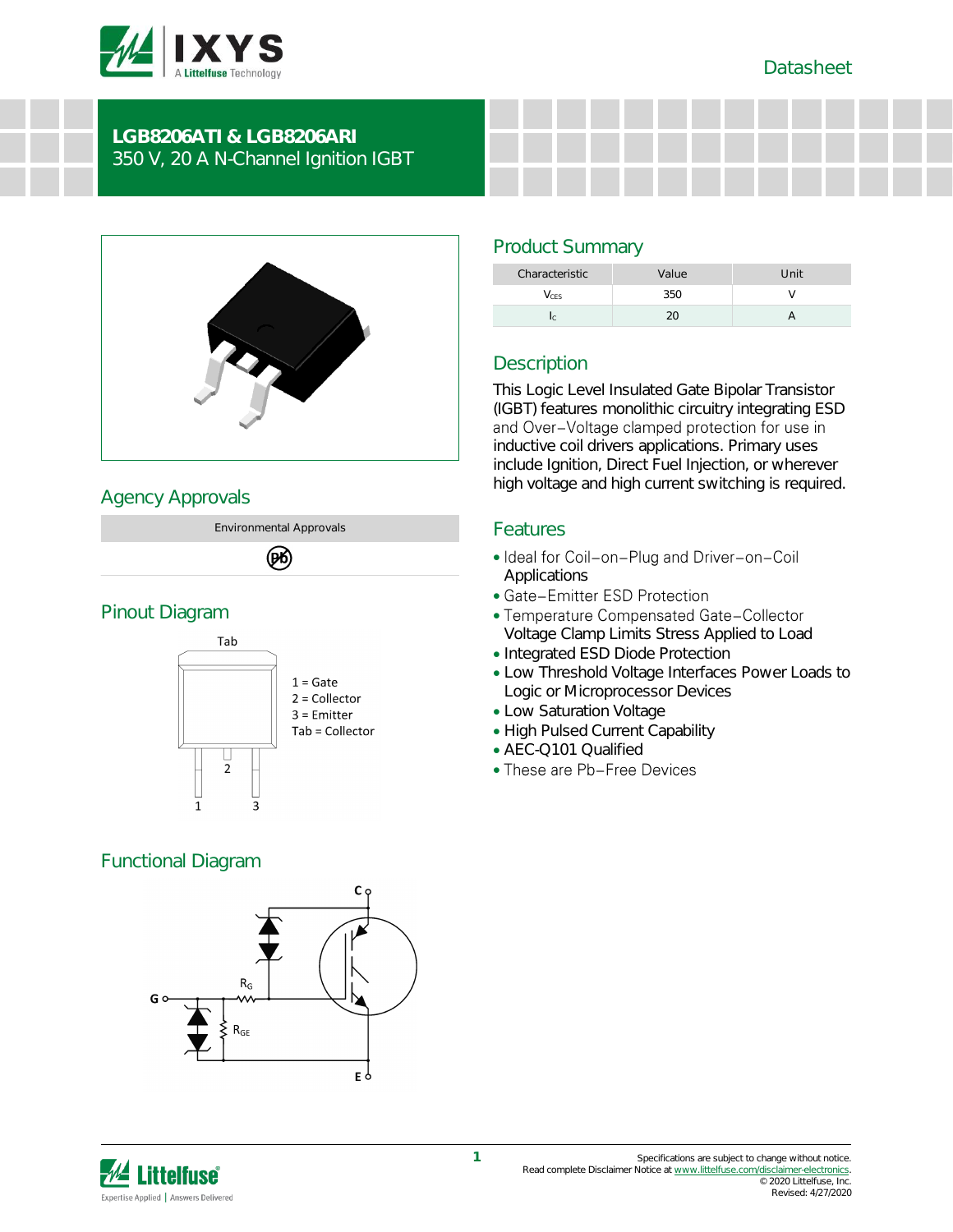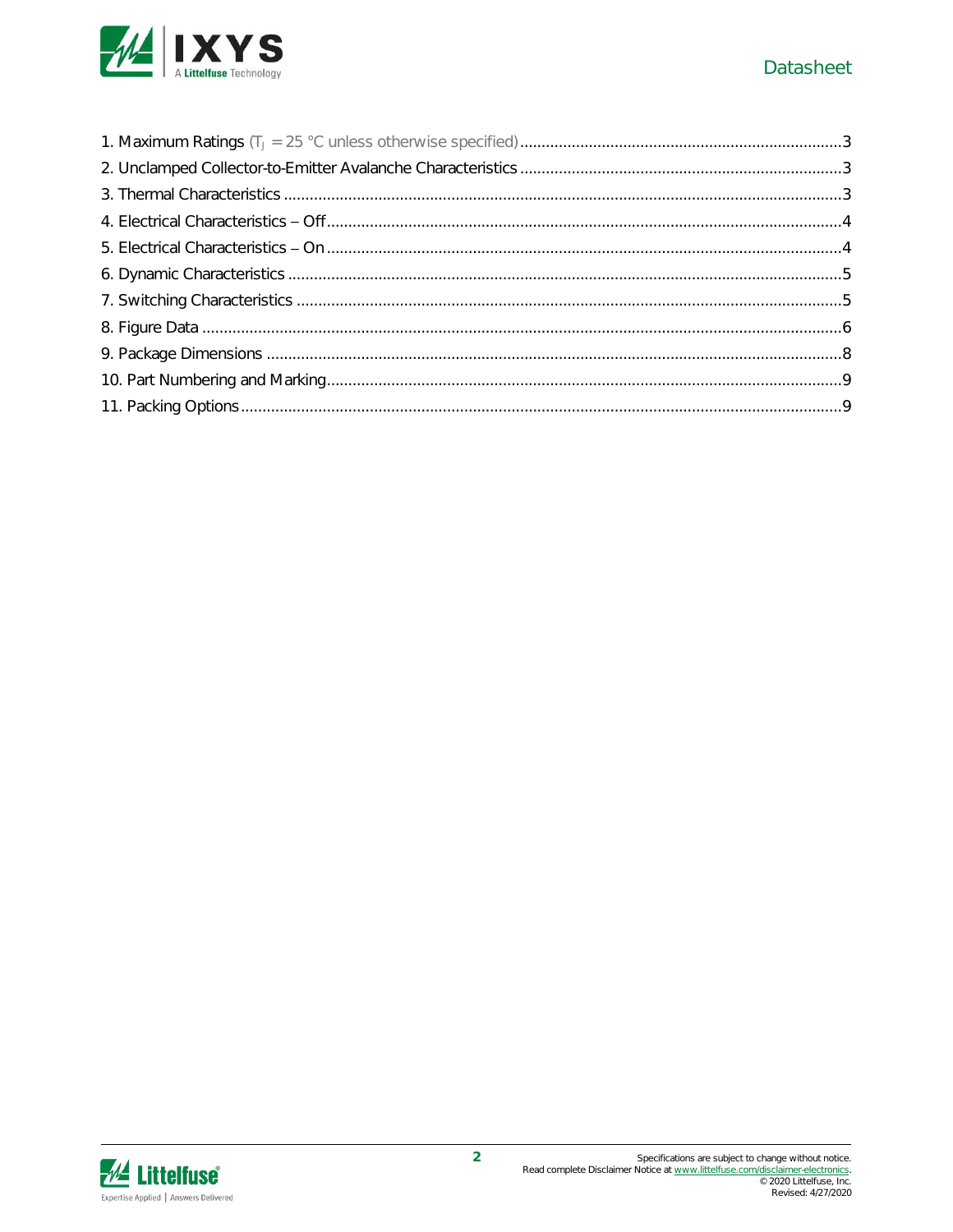

#### 1. Maximum Ratings (TJ = 25 °C unless otherwise specified)

| Characteristic                          | Conditions                     | Symbol                    | Value           | Unit         |
|-----------------------------------------|--------------------------------|---------------------------|-----------------|--------------|
| Collector-Emitter Voltage               |                                | <b>V<sub>CES</sub></b>    | 390             | $\vee$       |
| Collector-Gate Voltage                  |                                | $V_{CER}$                 | 390             | $\vee$       |
| Gate-Emitter Voltage                    | $\sim$                         | $V_{GE}$                  | ±15             | $\vee$       |
| Collector Current - Continuous          | $T_c = 25 °C$                  |                           | 20              | $A_{DC}$     |
| Collector Current - Pulsed              |                                | $l_{\rm C}$               | 50              | $A_{AC}$     |
| Continuous Gate Current                 | $\sim$                         |                           | 1.0             | mA           |
| <b>Transient Gate Current</b>           | $t \leq 2$ ms, $f \leq 100$ Hz | $\mathsf{I}_{\mathsf{G}}$ | 20              | mA           |
| ESD - Charged Device Model              |                                |                           | 2.0             | kV           |
| ESD - Human Body Model                  | $R = 1500 \Omega$ , C = 100 pF | <b>ESD</b>                | 8.0             | kV           |
| ESD - Machine Model                     | $R = 0 \Omega$ , $C = 200 pF$  |                           |                 | $\vee$       |
|                                         | $T_c = 25 °C$                  |                           | 150             | W            |
| <b>Total Power Dissipation</b>          | Derating for $> 25$ °C         | P <sub>D</sub>            |                 | W/°C         |
| Operating and Storage Temperature Range |                                | $T_J$ , $T_{stag}$        | $-55$ to $+175$ | $^{\circ}$ C |

## 2. Unclamped Collector-to-Emitter Avalanche Characteristics

| Characteristic                                                                                                                                             | Symbol      | Value | Unit |  |  |
|------------------------------------------------------------------------------------------------------------------------------------------------------------|-------------|-------|------|--|--|
| Single Pulse Collector-to-Emitter Avalanche Energy                                                                                                         |             |       |      |  |  |
| $V_{cc}$ = 50 V, $V_{GE}$ = 5.0 V, $P_kI_k$ = 16.7 A, $R_G$ = 1000 Ω, L = 1.8 mH, Starting T <sub>J</sub> = 25 °C                                          |             | 250   |      |  |  |
| $V_{\text{cc}} = 50$ V, $V_{\text{GE}} = 5.0$ V, $P_{\text{k}}L = 14.9$ A, $R_{\text{G}} = 1000$ $\Omega$ , $L = 1.8$ mH, Starting T <sub>J</sub> = 150 °C | EAS         | 200   | mJ   |  |  |
| $V_{\text{cc}} = 50$ V, $V_{\text{GE}} = 5.0$ V, $P_{\text{k}}L = 14.1$ A, $R_{\text{G}} = 1000$ $\Omega$ , $L = 1.8$ mH, Starting T <sub>J</sub> = 175 °C |             | 180   |      |  |  |
| Reverse Avalanche Energy                                                                                                                                   |             |       |      |  |  |
| $V_{\text{CC}}$ = 100 V, $V_{\text{GE}}$ = 20 V, $P_{\text{k}}I_{\text{L}}$ = 25.8 A, L = 6.0 mH, Starting T <sub>J</sub> = 25 °C                          | $E_{AS(R)}$ | 2000  | mJ   |  |  |

#### 3. Thermal Characteristics

| Characteristic                                                                | Symbol           | Value | Unit           |
|-------------------------------------------------------------------------------|------------------|-------|----------------|
| Thermal Resistance, Junction to Case                                          | $R_{\text{AIC}}$ | 1.0   | °C/W           |
| Thermal Resistance, Junction to Ambient (D2PAK) <sup>1</sup>                  | $R_{\text{AJA}}$ | 62.5  | °C/W           |
| Maximum Lead Temperature for Soldering Purposes, 1/8" from case for 5 seconds |                  | 275   | $\circ$ $\cap$ |

Footnote 1: When surface mounted to an FR4 board using the minimum recommended pad size

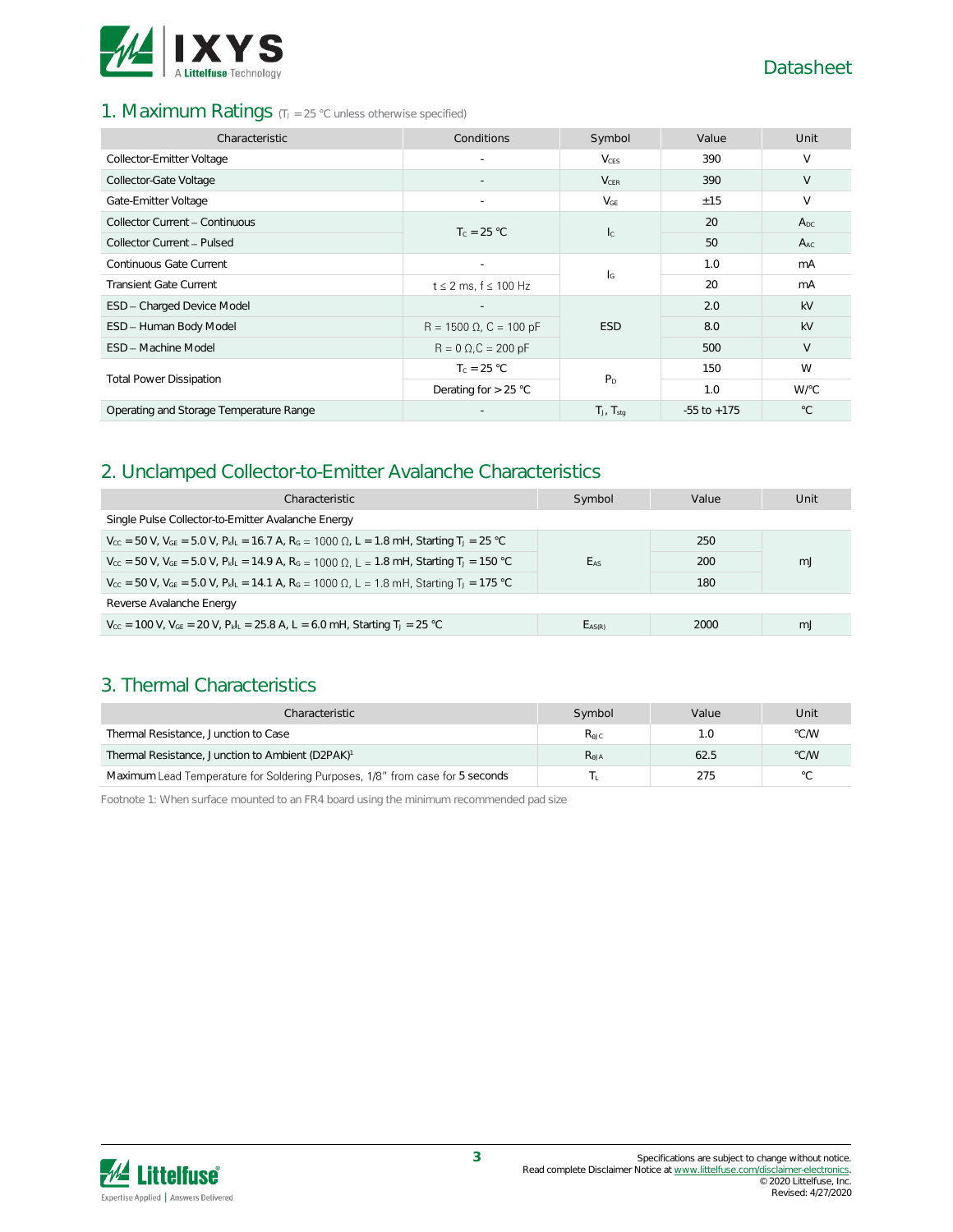

# 4. Electrical Characteristics - Off

| Characteristic                               | Symbol                  | Conditions<br>Temperature        |                                   |        | Unit |                  |           |
|----------------------------------------------|-------------------------|----------------------------------|-----------------------------------|--------|------|------------------|-----------|
|                                              |                         |                                  |                                   | Min    | Typ  | Max              |           |
| Collector-Emitter Clamp Voltage              | <b>BV<sub>CES</sub></b> | $I_c = 2.0$ mA                   | $T_1 = -40$ °C to 150 °C          | 325    | 350  | 375              | $\vee$    |
|                                              |                         | $I_c = 10 \text{ mA}$            |                                   | 340    | 365  | 390              |           |
|                                              |                         | $V_{CE} = 15 V$ , $V_{GE} = 0 V$ | $T_1 = 25 °C$                     | $\sim$ | 0.1  | 1.0              |           |
| Zero Gate Voltage Collector Current          | $l_{\text{CES}}$        |                                  | $T_1 = 25 °C$                     | 0.5    | 1.5  | 10 <sup>1</sup>  | μA        |
|                                              |                         | $V_{CF} = 175$ V, $V_{GF} = 0$ V | $T_1 = 175 °C$                    | 1.0    | 25   | 100 <sup>2</sup> |           |
|                                              |                         |                                  | $T_1 = -40 °C$                    | 0.4    | 0.8  | 5.0              |           |
|                                              | ICES(R)                 | $V_{CF} = -24 V$                 | $T_J = 25 °C$                     | 0.05   | 0.25 | 1.0              | mA        |
| Reverse Collector-Emitter Leakage<br>Current |                         |                                  | $T_J = 175 °C$                    | 1.0    | 12.5 | 25               |           |
|                                              |                         |                                  | $T_1 = -40 °C$                    | 0.005  | 0.03 | 0.25             |           |
|                                              | $BV_{CES(R)}$           | $I_c = -75 \text{ mA}$           | $T_J = 25 °C$                     | 30     | 35   | 39               |           |
| Reverse Collector-Emitter Clamp<br>Voltage   |                         |                                  | $T_J = 175 °C$                    | 32     | 37   | 42               | V         |
|                                              |                         |                                  | $T_1 = -40 °C$                    | 29     | 32   | 37               |           |
| Gate-Emitter Clamp Voltage                   | BV <sub>GFS</sub>       | $I_G = \pm 5.0$ mA               | $T_{\text{J}}$ = -40 °C to 175 °C | 12     | 12.5 | 14               | $\vee$    |
| Gate-Emitter Leakage Current                 | $I_{GES}$               | $V_{GF} = \pm 5.0 V$             | $T_{\rm J} = -40$ °C to 175 °C    | 200    | 300  | 350 <sup>2</sup> | μA        |
| Gate Resistor                                | R <sub>G</sub>          |                                  | $T_{\text{J}} = -40$ °C to 175 °C | $\sim$ | 70   | $\sim$           | $\Omega$  |
| Gate-Emitter Resistor                        | R <sub>GE</sub>         |                                  | $T_1 = -40$ °C to 175 °C          | 14.25  | 16   | 25               | $k\Omega$ |

Footnote 2: Maximum value of characteristic across temperature range

### 5. Electrical Characteristics - On

| Characteristic                                  | Symbol              | Conditions                           | Temperature    | Value           |      |                  | Unit        |
|-------------------------------------------------|---------------------|--------------------------------------|----------------|-----------------|------|------------------|-------------|
|                                                 |                     |                                      |                | Min             | Typ  | Max              |             |
|                                                 |                     |                                      | $T_J = 25 °C$  | 1.5             | 1.8  | 2.1              |             |
| Gate Threshold Voltage                          | V <sub>GE(th)</sub> | $I_c = 1.0$ mA,<br>$V_{GE} = V_{CE}$ | $T_1 = 175 °C$ | 0.7             | 1.0  | 1.3              | $\vee$      |
|                                                 |                     |                                      | $T_1 = -40 °C$ | 1.7             | 2.0  | 2.3 <sup>2</sup> |             |
| Threshold Temperature Coefficient<br>(Negative) |                     |                                      |                | 3.8             | 4.6  | 6.0              | mV/°C       |
|                                                 |                     |                                      | $T_J = 25 °C$  | 0.95            | 1.15 | 1.35             |             |
|                                                 |                     | $I_c = 6.5$ A, $V_{GE} = 3.7$ V      | $T_J = 175 °C$ | 0.70            | 0.95 | 1.15             |             |
|                                                 |                     |                                      | $T_1 = -40 °C$ | 1.0             | 1.30 | 1.40             |             |
|                                                 |                     |                                      | $T_J = 25 °C$  | 0.95            | 1.25 | 1.45             |             |
|                                                 |                     | $I_c = 9.0 A$ , $V_{GE} = 3.9 V$     | $T_J = 175 °C$ | 0.8             | 1.05 | 1.25             | $\vee$      |
|                                                 |                     |                                      | $T_1 = -40 °C$ | 1.1             | 1.4  | 1.5              |             |
|                                                 |                     | $I_c = 7.5$ A, $V_{GE} = 4.5$ V      | $T_J = 25 °C$  | 0.85            | 1.15 | 1.4              |             |
|                                                 |                     |                                      | $T_J = 175 °C$ | 0.7             | 0.95 | 1.2              |             |
| Collector-Emitter On-Voltage <sup>3</sup>       | $V_{CE(on)}$        |                                      | $T_1 = -40 °C$ | 1.0             | 1.3  | 1.6 <sup>2</sup> |             |
|                                                 |                     | $I_c = 10$ A, $V_{GE} = 4.5$ V       | $T_1 = 25 °C$  | 0.9             | 1.2  | 1.6              |             |
|                                                 |                     |                                      | $T_J = 175 °C$ | 0.8             | 1.05 | 1.4              |             |
|                                                 |                     |                                      | $T_1 = -40 °C$ | 1.0             | 1.2  | 1.7 <sup>2</sup> |             |
|                                                 |                     |                                      | $T_J = 25 °C$  | 1.0             | 1.3  | 1.7              |             |
|                                                 |                     | $I_c = 15$ A, $V_{GE} = 4.5$ V       | $T_J = 175 °C$ | 1.0             | 1.3  | 1.55             |             |
|                                                 |                     |                                      | $T_1 = -40 °C$ | 1.1             | 1.35 | 1.8 <sup>2</sup> |             |
|                                                 |                     |                                      | $T_J = 25 °C$  | 1.3             | 1.6  | 1.9              |             |
|                                                 |                     | $I_c = 20$ A, $V_{GF} = 4.5$ V       | $T_J = 175 °C$ | 1.2             | 1.5  | 1.8              |             |
|                                                 |                     |                                      | $T_1 = -40 °C$ | 1.4             | 1.75 | 2.0 <sup>2</sup> |             |
| Forward Transconductance                        | qfs                 | $V_{CS} = 5.0 V, I_C = 6.0 A$        | $T_1 = 25 °C$  | 10 <sup>1</sup> | 18   | 25               | <b>Mhos</b> |

Footnote 2: Maximum value of characteristic across temperature range

Footnote 3: Pulse Test: Pulse Width  $\leq 300$  µs, Duty Cycle  $\leq 2\%$ 

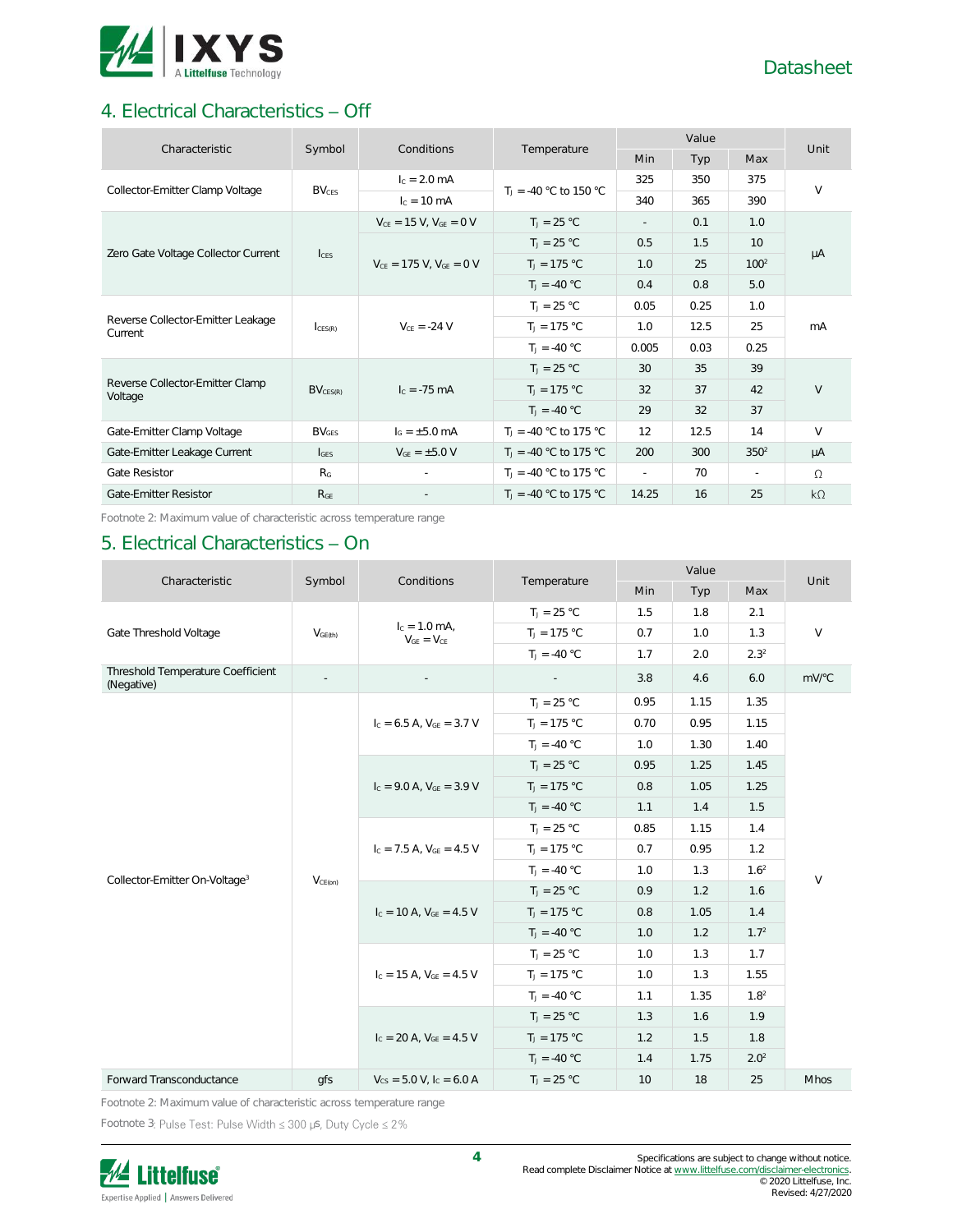

# 6. Dynamic Characteristics

| Characteristic              | Symbol<br>Conditions | Temperature          | Value        |               |      | Unit |    |    |
|-----------------------------|----------------------|----------------------|--------------|---------------|------|------|----|----|
|                             |                      |                      |              | Min           | Typ  | Max  |    |    |
| Input Capacitance           | $C_{ISS}$            |                      |              | 1100          | 1300 | 1500 |    |    |
| Output Capacitance          | $C_{\rm OSS}$        | $V_{\rm CC} = 25 V,$ | $f = 10$ kHz | $T_1 = 25 °C$ | 70   | 80   | 90 | рF |
| <b>Transfer Capacitance</b> | $C_{\rm RSS}$        |                      |              | 18            | 20   | 22   |    |    |

# 7. Switching Characteristics

| Characteristic                  | Symbol              | Conditions                                                                                                                               | Temperature    | Value      |      |                 | Unit          |
|---------------------------------|---------------------|------------------------------------------------------------------------------------------------------------------------------------------|----------------|------------|------|-----------------|---------------|
|                                 |                     |                                                                                                                                          |                | <b>Min</b> | Typ  | Max             |               |
|                                 |                     |                                                                                                                                          | $T_1 = 25 °C$  | 6.0        | 8.0  | 10              |               |
| Turn-off Delay Time (Resistive) | $t_{\text{d(off)}}$ | $V_{\text{cc}} = 300 \text{ V}$ , $I_{\text{c}} = 9.0 \text{ A}$ ,<br>$RG = 1.0 k\Omega$ , $RL = 33 \Omega$ ,                            | $T_J = 175 °C$ | 6.0        | 8.0  | 10 <sup>2</sup> | μs            |
|                                 |                     | $V_{GF} = 5.0 \Omega$                                                                                                                    | $T_1 = 25 °C$  | 4.0        | 6.0  | 8.0             | $\mu s$       |
| Fall Time (Resistive)           | $t_f$               |                                                                                                                                          | $T_1 = 175 °C$ | 8.0        | 10.5 | 14              |               |
| Turn-off Delay Time (Inductive) | $t_{\text{d(off)}}$ | $V_{\text{CC}} = 300 \text{ V}$ , $I_{\text{C}} = 9.0 \text{ A}$ ,<br>$R_G = 1.0 \text{ k}\Omega$ , L = 300 µH,<br>$V_{GF} = 5.0 \Omega$ | $T_1 = 25 °C$  | 3.0        | 5.0  | 7.0             | μs<br>$\mu s$ |
|                                 |                     |                                                                                                                                          | $T_1 = 175 °C$ | 5.0        | 7.0  | 9.0             |               |
| Fall Time (Inductive)           | $t_f$               |                                                                                                                                          | $T_1 = 25 °C$  | 1.5        | 3.0  | 4.5             |               |
|                                 |                     |                                                                                                                                          | $T_1 = 175 °C$ | 5.0        | 7.0  | 10 <sup>°</sup> |               |
| Turn-on Delay Time              |                     | $V_{\text{cc}} = 14 \text{ V}$ , $I_{\text{c}} = 9.0 \text{ A}$ ,                                                                        | $T_1 = 25 °C$  | 1.0        | 1.5  | 2.0             |               |
|                                 | $t_{d(on)}$         |                                                                                                                                          | $T_1 = 175 °C$ | 1.0        | 1.5  | 2.0             | μs            |
| Rise Time                       |                     | $RG = 1.0 k\Omega$ , $RL = 1.5 \Omega$ ,<br>$V_{GF} = 5.0 V$<br>$t_{\rm r}$                                                              | $T_J = 25 °C$  | 4.0        | 6.0  | 8.0             |               |
|                                 |                     |                                                                                                                                          | $T_1 = 175 °C$ | 3.0        | 5.0  | 7.0             | $\mu s$       |

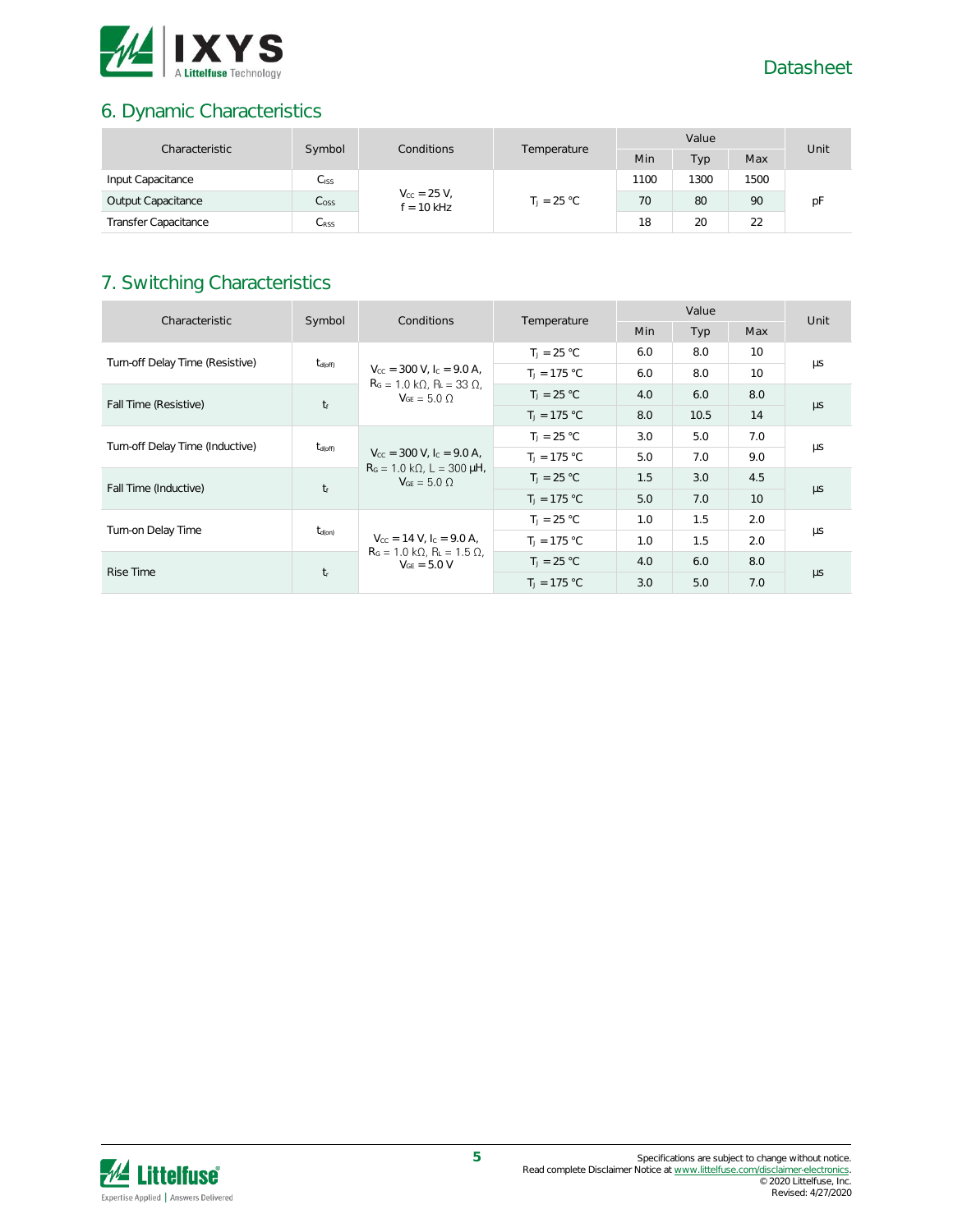

Datasheet

#### 8. Figure Data



#### Figure 3. Collector-Emitter Voltage vs. Junction Temperature Figure 4. Output Characteristics (T<sub>J</sub> = 175 °C)











Figure 5. Output Characteristics (T<sub>J</sub> = 25 °C) Figure 6. Output Characteristics (T<sub>J</sub> = -40 °C)

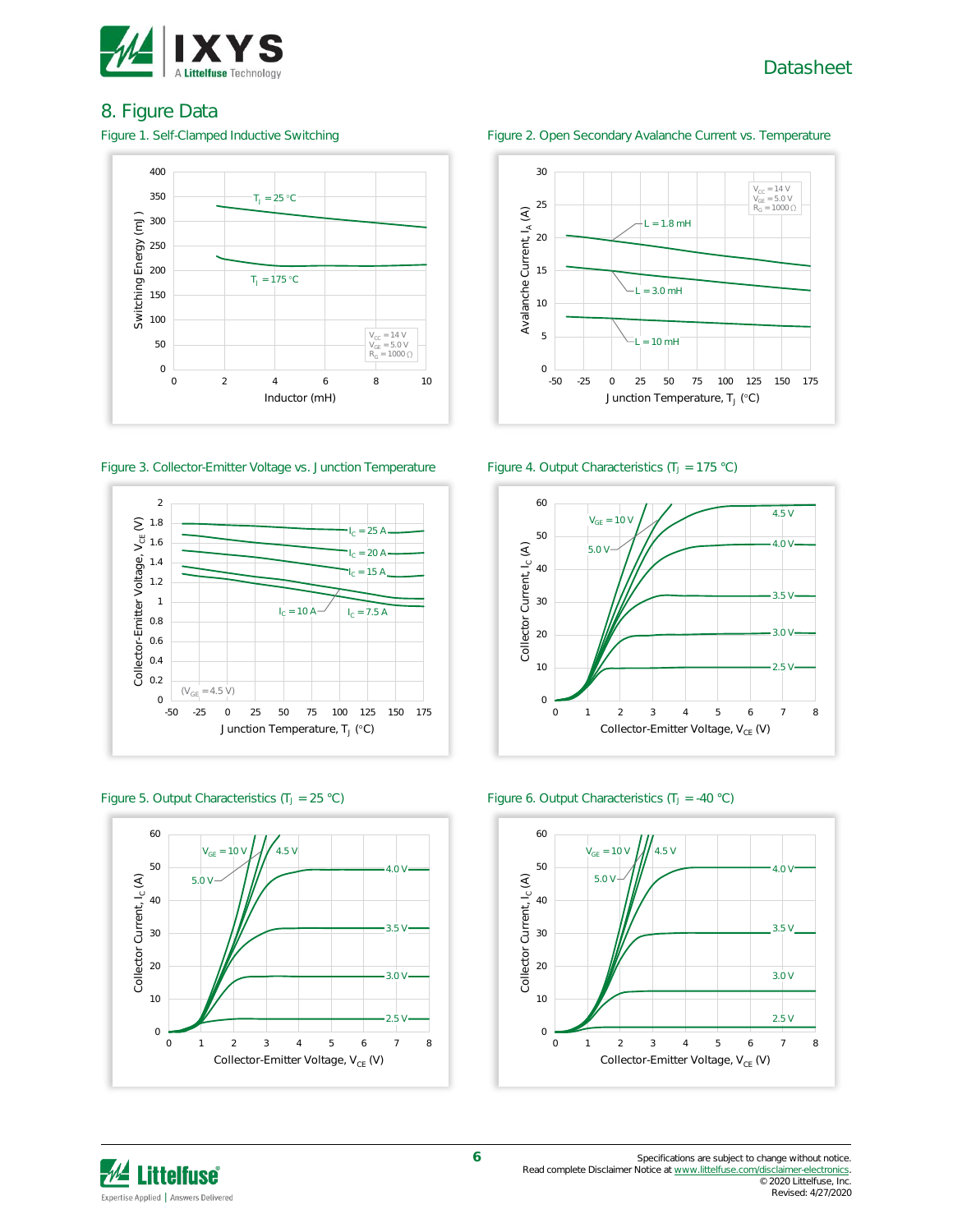

## Datasheet



Figure 9. Gate Threshold Voltage vs. Temperature Figure 10. Capacitance Variance



Figure 11. Resistive Switching Fall Time vs. Temperature Figure 12. Inductive Switching Fall Time vs. Temperature



#### Figure 7. Transfer Characteristics Figure 8. Collector-Emitter Leakage Current vs. Temperature







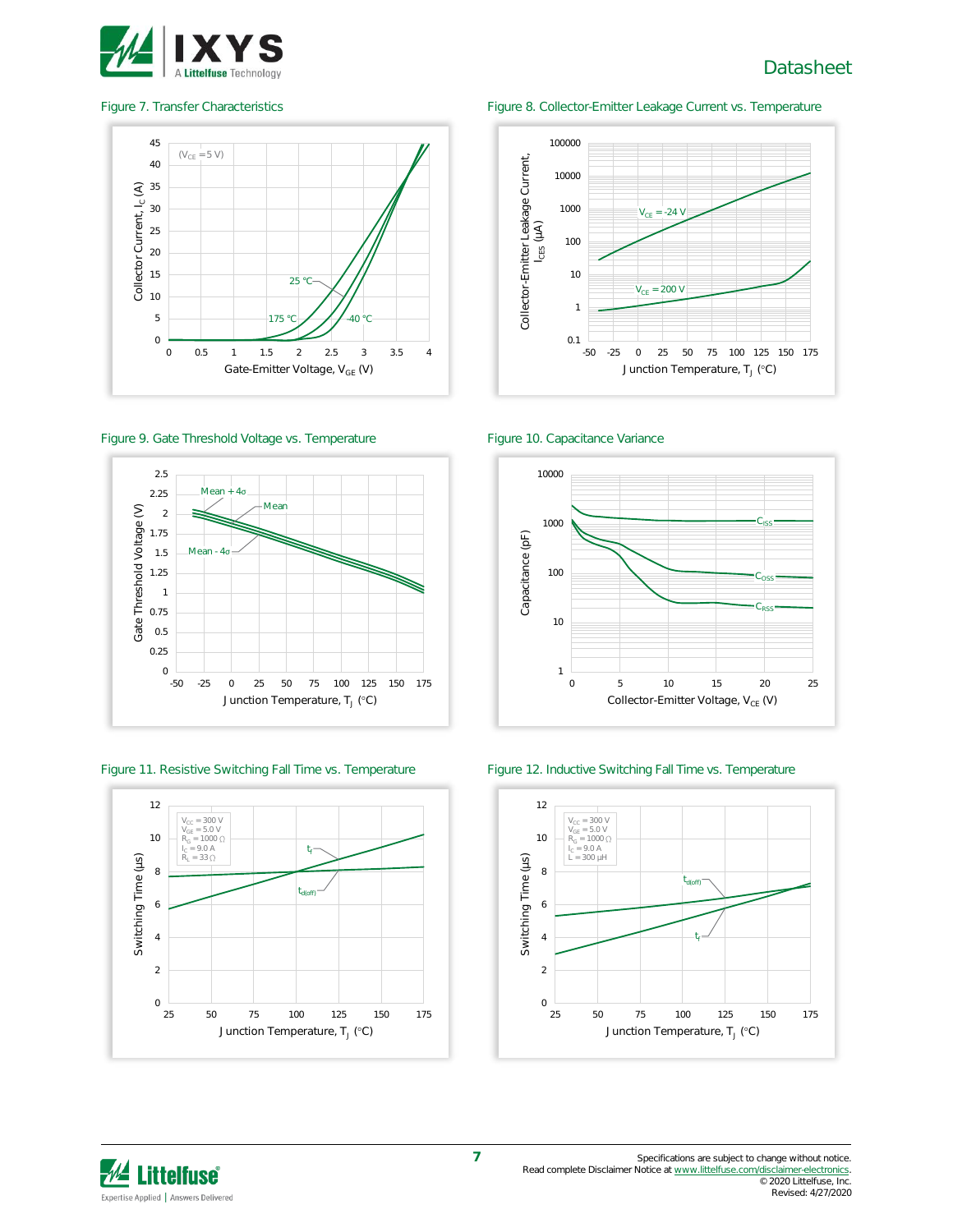

#### Figure 13. Best Case Transient Thermal Resistance

(Non-normalized Junction-Case mounted on cold plate)



#### 9. Package Dimensions





F۱

δ



**Recommended Solder Pad Layout: Notes:**

്ദ



L

 $\overline{B}$ 

- 1. Dimensioning & tolerancing confirm to ASME Y14.5M-1994.
- 2. All dimensions are in millimeters. Angles are in degrees.
- 3. Heatsink side flash is max 0.8 mm.
- 4. Radius on terminal is optional

| Symbol         | Millimeters |            |        |  |  |
|----------------|-------------|------------|--------|--|--|
|                | Min         | <b>Nom</b> | Max    |  |  |
| $\overline{A}$ | 4.360       |            | 4.560  |  |  |
| A <sub>1</sub> | 0.000       |            | 0.250  |  |  |
| $\mathsf b$    | 0.700       |            | 0.900  |  |  |
| b1             | 0.510       |            | 0.890  |  |  |
| b2             | 1.200       |            | 1.460  |  |  |
| b3             | 1.170       | Ĭ.         | 1.370  |  |  |
| $\mathsf{C}$   | 0.380       |            | 0.694  |  |  |
| c1             | 0.380       |            | 0.534  |  |  |
| c2             | 1.190       |            | 1.340  |  |  |
| D              | 8.600       |            | 9.000  |  |  |
| D <sub>1</sub> | 6.900       |            | 7.500  |  |  |
| E              | 10.150      |            | 10.550 |  |  |
| E1             | 8.100       |            | 8.700  |  |  |
| e              |             | 2.540 BSC  |        |  |  |
| H              | 15.000      |            | 15.600 |  |  |
| L              | 1.900       |            | 2.500  |  |  |
| L1             |             |            | 1.650  |  |  |
| L2             |             | ÷          | 1.780  |  |  |
| L3             |             | 0.250      |        |  |  |
| L4             | 4.780       |            | 5.280  |  |  |
| J1             | 2.560       |            | 2.960  |  |  |